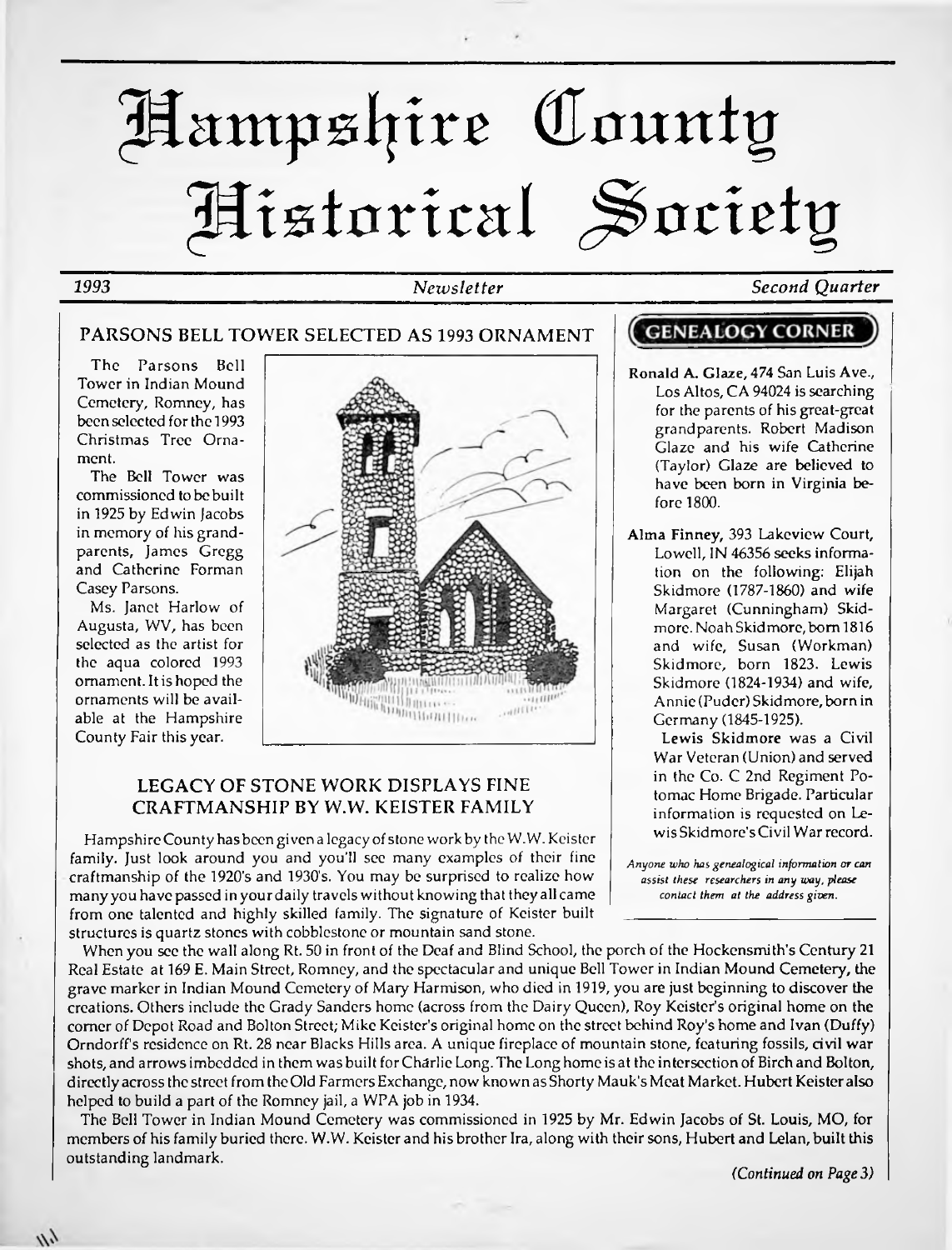#### **MEMBERSHIP**

Hampshire County has an abundance of historical facts and sites. The Historical Society is trying to assemble and record it's history. We welcome new members to participate in thisimportant undertaking. Check with friends and neighbors to sec if they would like to become members of the group.

> Hampshire County Historical Society P.O. Box 549 Augusta, WV 26704

#### $\sim$  PRESIDENT'S CORNER  $\sim$

The 2nd quarter of 1993 has arrived, along with the newsletter. The blizzard in March wreaked havoc with our plans for the Dunmore Ridge cemetery cleanup. With perseverance we did complete the Cooper Mt. fountain cleanup. Soon repairs to the stonework will begin. We also sponsored a trash clean-up at the Parker School and planning is continuing for moving the building. Nancy Feller's tour of the courthouse vault was both interesting and informative. The Society was privileged to tour the fascinating and unusual home of Ernestine "Ernie" Friera.

First a church, then a hospital, school and private residence, the structure is unique. We are currently planning for Confederate Memorial Weekend and hope to see many members participating on June 5 & 6.

Until next quarter, Brenda Hiett

#### **FOUNTAIN RESTORATION MAKING GREAT PROGRESS**





Great progress is being made with the restoration of the fountain on the west side of Cooper Mountain by the Hampshire County Historic Society. The fountain was constructed around 1938 with the old Northwestern Turnpike bordering on the rear while the front faced Rt. 50. In the thirties, fountains were necessary for the dual purpose of providing water for cars that overheated easily, as well as for beauty and refreshment for tourists.

West Virginia State Road Commission records indicate the water rights from a spring 400 feet south of the area were conveyed to the Commission by F.M. and Salome McCormick in March, 1938. This spring fed the fountain by gravity through a pipe that ran under Rt. 50.

The fountain and walls were built by Mr. Hubert Keister under the supervision of his father, W.W. Keister.

Because the fountain area was abondoned in 1952 due to unsafe drinking water, forty years of undergrowth, dirt and debris had accumulated when Society members started the restoration. All of this has been cleared away to give a clear viewofthe stone wallsand fountain. Although the years have taken theirtoll on the structure, it isin relatively good shape.

Mr. Bill Unger, who owns William Unger Construction Company in Capon Bridge, has volunteered his labor to repair the stone work at no charge to the Historic Society. Mr. Unger and his wife, June, work from their home on Cooper Mountain and have lived in the area for about 8 years. Mrs. Ungersays that Bill takes a lot of pride in his work and enjoys being creative.

Mr. Ronnie Wolfe, who now ownsthe fountain property, has given the Historic Society permission to restore it and has also hauled away brush from the site. Mr. Arlie Davis and Mr. John Provinice voluntarily cut away the trees and undergrowth. We appreciate the help these men have given.

Plans are underway to landscape the area with flowers and shrubbery to create a setting the fountain would have had when it was built 55 years ago.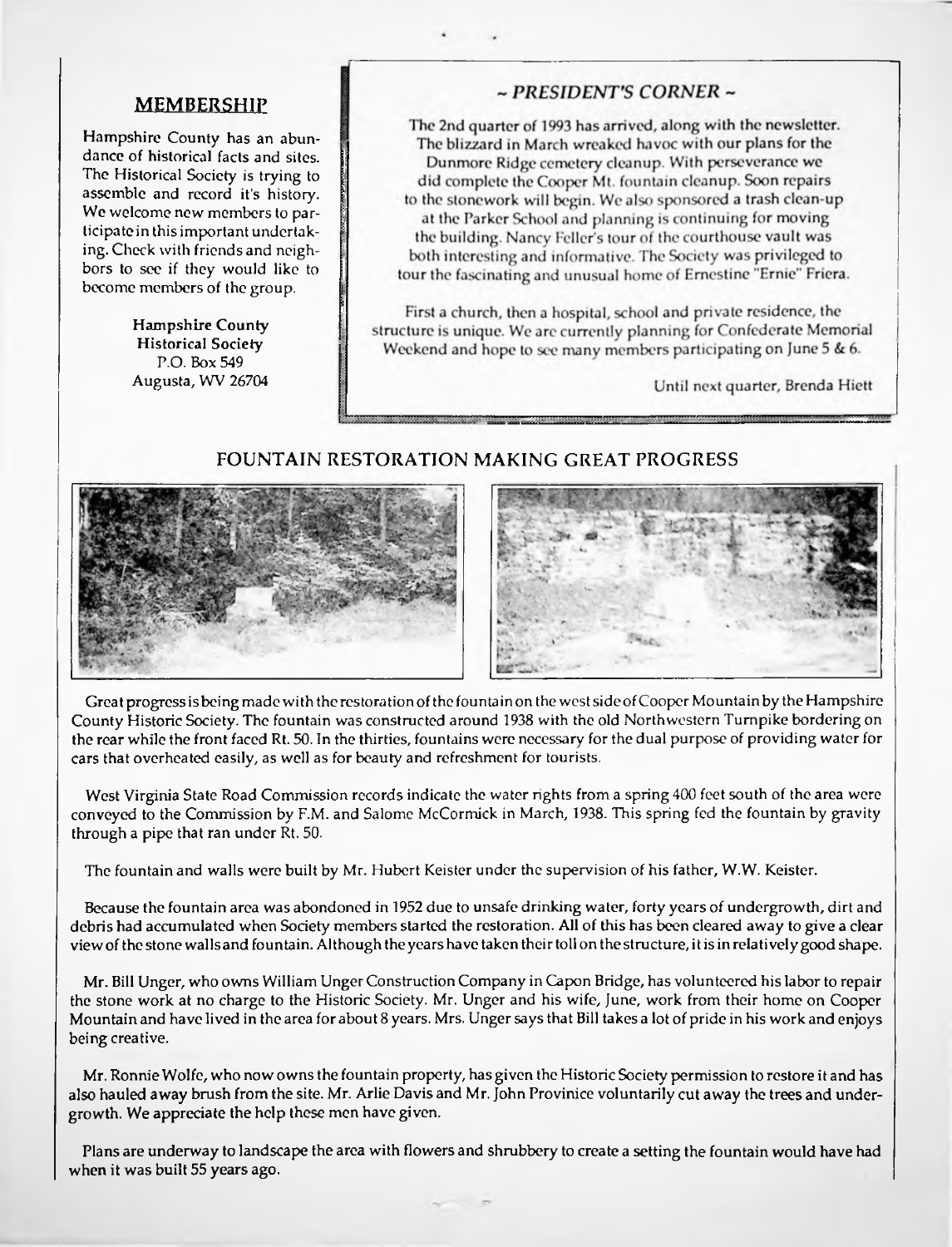#### **LEGACY OF STONE WORK**

*(Continued from Page 1)*

Around 1938, a fountain at the western base of Cooper Mountain was built by Hubert Keister under his father, W.W.'s supervision. The Stale Road Commission of West Virginia contracted the Keisters'to build the structure. Recently the Hampshire County Historic Society has begun the restoration of this landmark.

The Keisters built a monument in Ebenezer Cemetery of mountain stone and quartz, for "Gin"Carder's baby in return for "Gin's " help in getting the stoncand quartz used in the building of other fountains and monuments. Another monument was built for George Marble, grandfather of Gordon Marble Keister, Hubert's wife, in Luke cemetery near Slancsville, WV.

Another fine example of their work is the Pin Oak fountain. This unique fountain structure has an intricate framework, with the roof quartzwork hanging down on the inside as well as crowning the top. A wooden frame was filled with sand, to hold the quartz upright and in place, then cement was poured over the sand to seal the quartz in place. When the cement dried the wooden frame was removed, then the concrete slab was placed on the fountain pillars, quartz facing down. Pillars were continued on top of the slab and topped with more quartz.

Other Keister works are the piers at the Berkeley Springs Fish Hatchery and the stone wall at the home of the late Ralph and Minnie Combs, beside the post office in Augusta. Hubert, his brother, Roy, and W.W. built a fountain on the Allegheny front.

Hampshire County is not the only area honored with their work. The Washington Post and Weekly Grit ran articles in May 1932; May and July 1933; showing a monument built in Chenango Valley Cemetery, Binghamton, NY in memory of Audrey Martin Keister, 1903-1932. Audrey was the 3rd oldestson of W.W. and Nellie Keister who died in a plane crash while barnstorming at Bennett Field, Binghamton NY on May 29, 1932. At age 19, Hubert and his mother, Nellie, drove 340 miles with stone and quartz from the WV mountains to erect the monument in Audrey's memory. Police protection was needed to keep people from taking the stone and quartz. W.W. was ill at the time and unable to travel.

William (W.W. or Will) Keister was originally a school teacher, then he and his wife owned a restaurant in Franklin, WV and finally he became a stonemason. Hisson, Hubert, carried on the family trade. All their work was done by family members and close friends leaving a legacy for generations to come.

If you know of other work done by the Keister family, please contact Debbie Boyce, 856-2577.

| HAMPSHIRE COUNTY HISTORICAL SOCIETY<br>YEARLY MEMBERSHIP                 |                                                                                                                                                                                                                                |
|--------------------------------------------------------------------------|--------------------------------------------------------------------------------------------------------------------------------------------------------------------------------------------------------------------------------|
| \$10.00 Individual<br>\$18.00 Couple<br>\$35.00 Organizations            | Street and the state of the state of the state of the state of the state of the state of the state of the state of the state of the state of the state of the state of the state of the state of the state of the state of the |
| Members Receive<br>Ouarterly Newsletter,<br><b>Field Trips and Tours</b> | State <u>______________</u> _<br>$\mathbf{Zip}$                                                                                                                                                                                |

#### **CALANDAR OF EVENTS**

- $MAY$  13. Thursday  $7:00$  p.m. Board of Directors meeting at Bank of Romney, Augusta branch.
- MAY 28. Thursday 7:00 p.m. General meeting at Capon Chapel Church. 1-1/2 miles on Christian Church Road, Capon Bridge.
- MAY 29 TUNE 6 Placing of Flags on county graves.
- TUNE 5 6. Saturday & Sunday Confederate Memorial Holiday ceremonies to commemorate the soldiers in blue and grey.
- $JULY 8. Thursday$   $7:00 p.m.$ Board of Directors meeting atCapon Chapel Church. 1-1/2 miles on Christian Church Road, Capon Bridge.
- TULY 17. Saturday 5:00 p.m. General meeting at Capon Valley Ruritan Shelter, Yellow Spring, for annual picnic along the Capon River.
- $AUG. 12. Thursday$  7:00 p.m. Board of Directors meeting atCapon Chapel Church. 1-1/2 miles on Christian Church Road, Capon Bridge.

AUG, 23 - 28 Society should be present at the Hampshire County Fair.

SEPT, 2, Thursday 7:00 p.m. Board of Directors meeting at Capon Chapel Church. 1-1/2 miles on Christian Church Road, Capon Bridge.

SEPT. 10-11-12, Fridav-Sundav Hampshire Heritage Days

*J*

SEPT. 23. Thursday 7:00 p.m. General meeting at Senior Center, Capon Bridge. Slides on Antartica by Mr. McCleary.